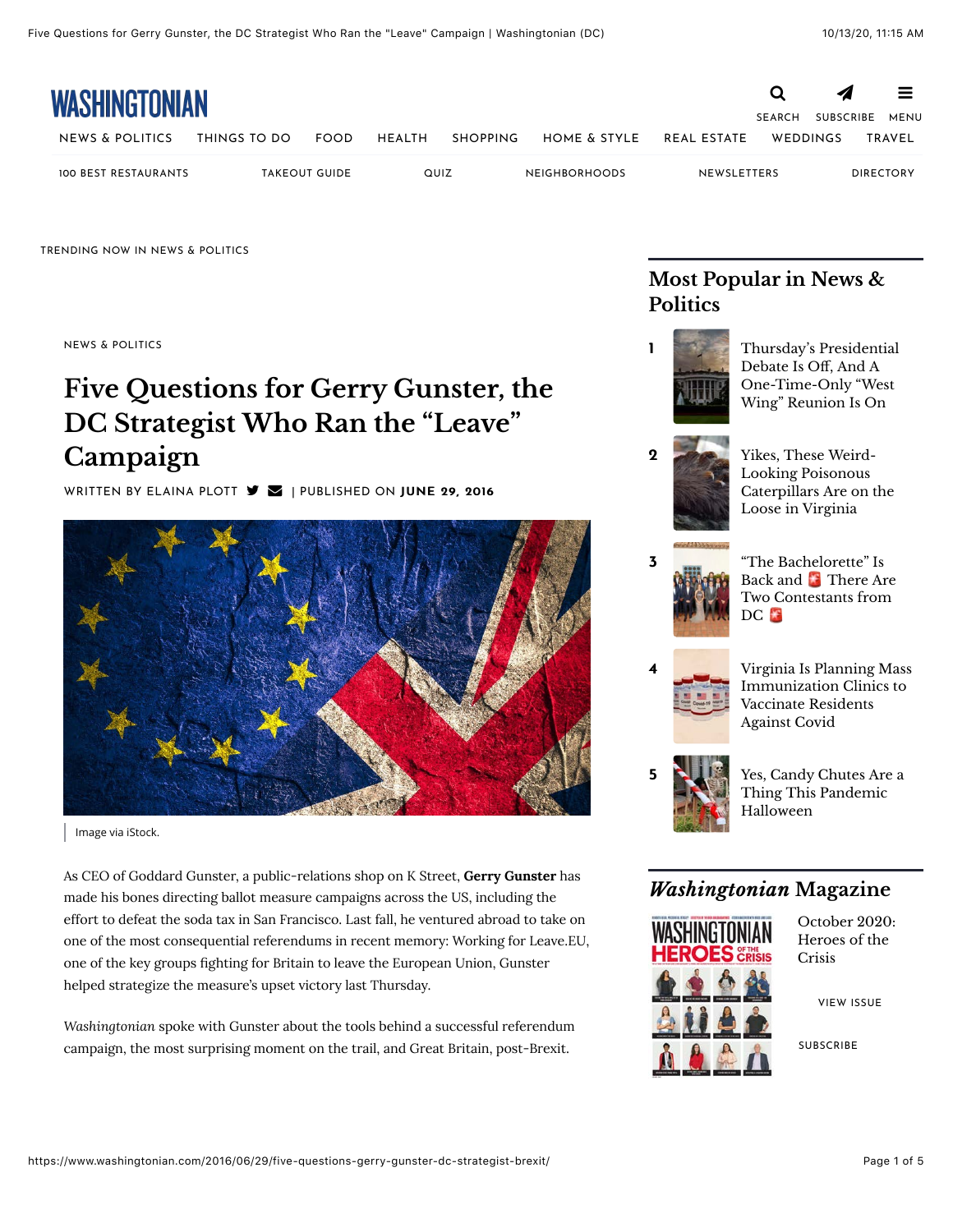**You've said before that referendum campaigns require a strategist who knows how to personify an issue, because, unlike a presidential election, there's no face attached to the vote. How did you do that for Leave.EU?**

### **Get Us on Social**

WE'LL HELP YOU LIVE YOUR BEST #DCLIFE EVERY DAY



Virginia Is Planning Mass Immunization Clinics to Vaccinate Residents Against Covid

Initiative and referendum campaigns are abstract—they don't kiss babies and shake hands with the public. It is therefore crucial to make the issue personal to the voter.

Although the press liked to focus on **Boris Johnson**, **David Cameron**, and **Nigel Farage**, the real faces of the Leave.EU campaign were the regular people—parents, farmers, healthcare workers, students and entrepreneurs—all wanting to know the answers to questions like, "How does Leaving or Remaining impact my family? My income? My community? My country?"

Strong testimonials from these messengers resonated with the public and spoke to them in terms they could understand. The Leave.EU campaign was therefore branded "the people's campaign."

Advertisement

The effort was waged on a truly grassroots level: through word of mouth at the pubs, at rallies, and through door-to-door canvasing. Along with the digital, online and social media campaigns the campaign amassed over 900,000 followers.

#### **You helped run this campaign from DC. What was a typical day like for you?**

Goddard Gunster embedded staff in the Leave.EU office in London, and I myself spent a good deal of time in the UK. And it was not just London—Oxford, Manchester, Bristol, the Midlands and more. But while I was in the US, my typical day started with waking in the wee hours to respond to emails and hold calls with Leave.EU staff before heading into my office.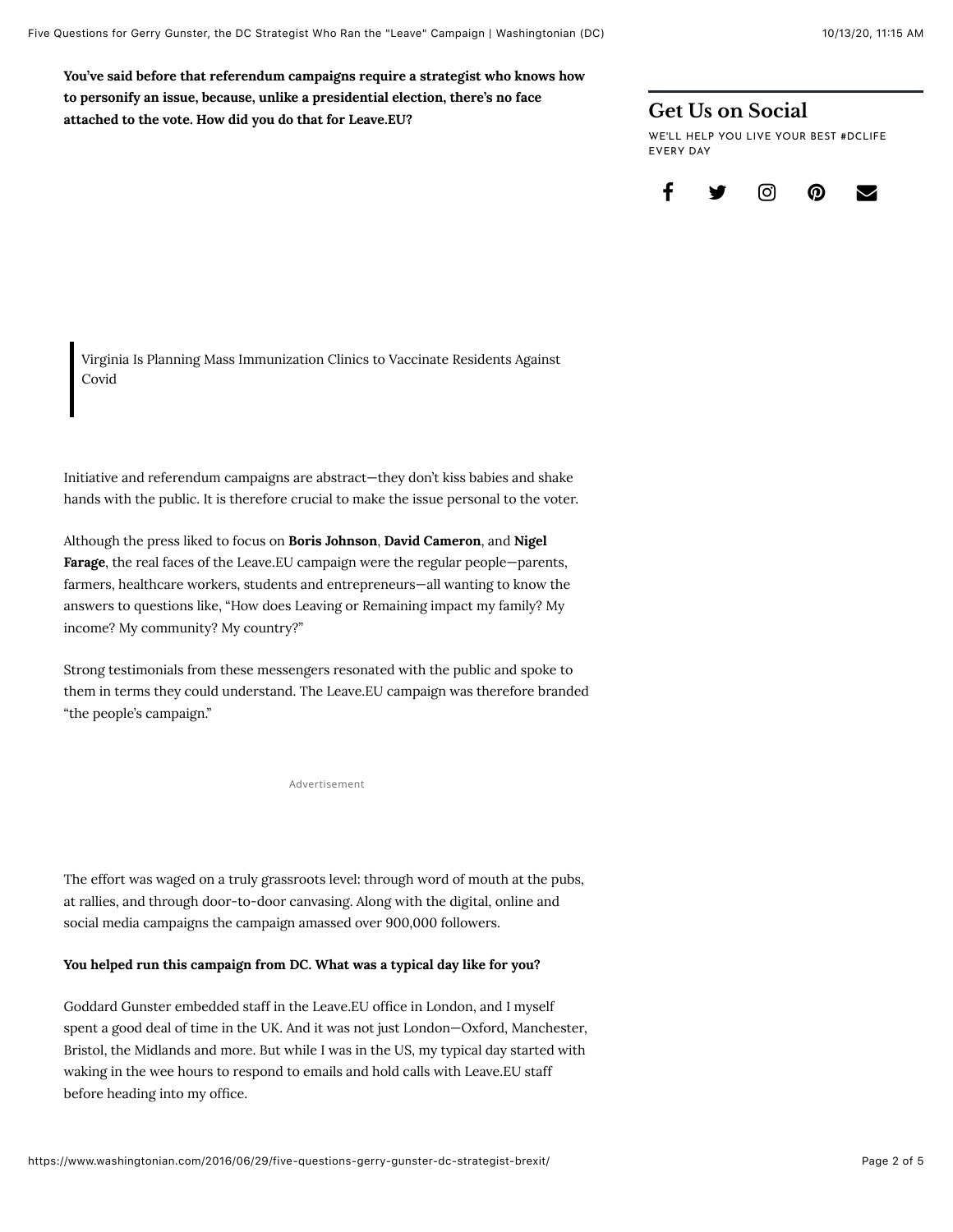From Washingtonian

#### **What was the most surprising moment during the campaign?**

On the horrible day that Member of Parliament Jo Cox was killed, the Remain and Leave camps stood down and suspended all campaign efforts for several days. It showed a mutual recognition that there are things far more important than campaign strategy and tactics. In all my career, I have never seen two rival groups simultaneously do the right thing.

**Did you draw on what you were seeing in the presidential election back home to help inform your strategy abroad? Put another way, what lessons should American politicians take from Brexit?**

## **Don't Miss Another Big Story—Get Our Weekend Newsletter**

OUR MOST POPULAR STORIES OF THE WEEK, SENT EVERY SATURDAY.

Email Address

SUBSCRIBE

OR, SEE ALL OF OUR NEWSLETTERS. BY SIGNING UP, YOU AGREE TO OUR TERMS.

Poll-after-poll showed that over 55 percent of UK believed that their country was headed on the wrong track. Voter discontent, the lack of accountability and the belief that Brussels was disconnected from the average UK citizen are key reasons why over 17 million voters opted to Leave the EU. A feeling that many Americans can identify with Washington.

Similarly, our U.S. national polls show that approximately 60 percent of Americans say our country is headed in the "wrong direction." This is a clear indication that voters are seeking a candidate whose vision for the future of the country demonstrates change.

**Boris Johnson and others have been criticized for appearing to walk back key populist elements of the Leave campaign, including a clampdown on immigration. In the end, were the promises made in this campaign too lofty to realize?**

My role with Leave.EU was to provide strategic advice on the mechanics of running a referendum campaign. I brought them the methodology and the science behind how best to win, based on my experience of running many ballot measure campaigns here in the U.S.

I'm an American, and how the UK moves forward and begins its formal negotiations with Brussels isn't for me to comment. I am a believer in the referendum process, which is one of the purest forms of democracy. I believe in the people's right to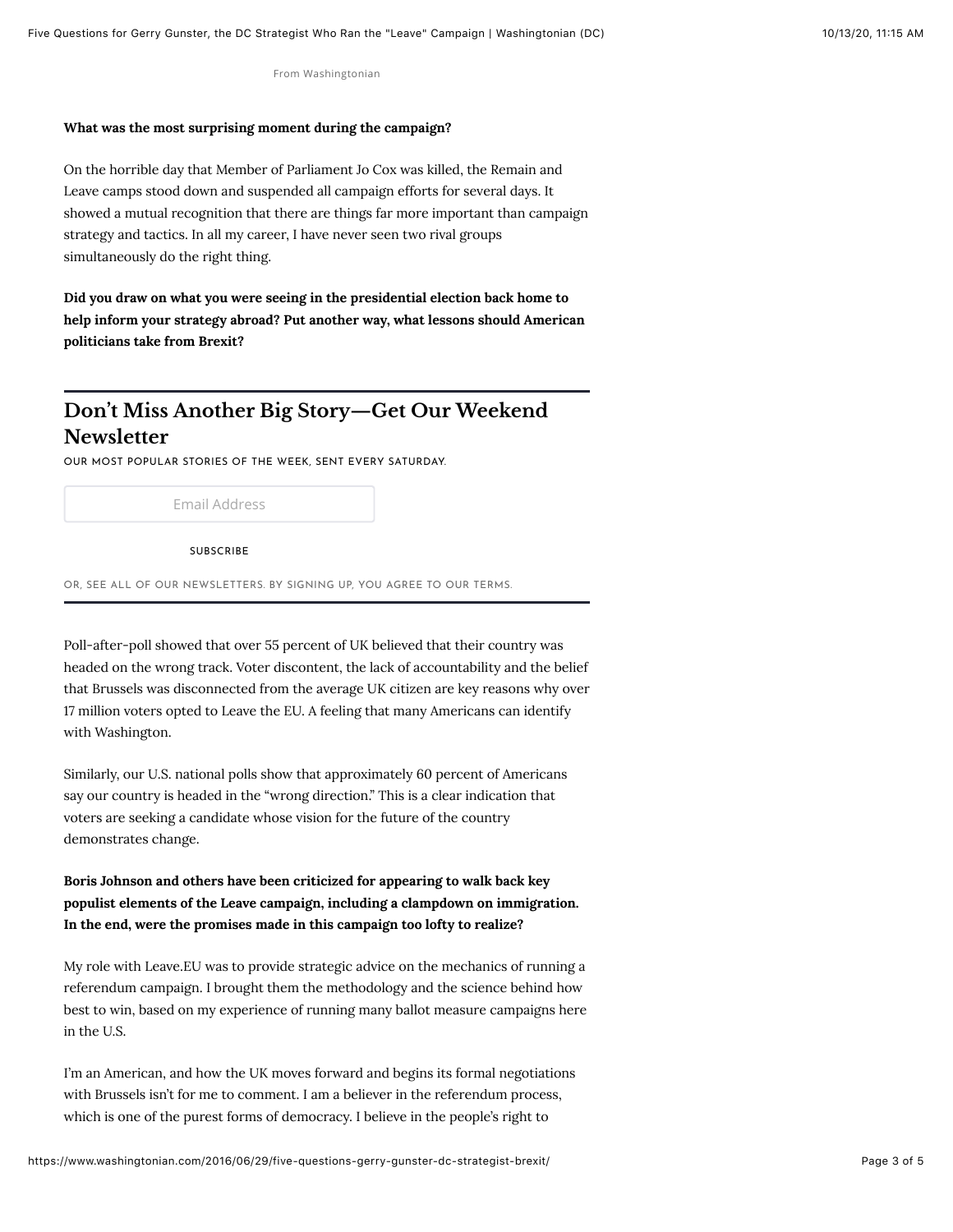decide their own destiny. And they have.

David Cameron said it best when he [addressed the House of Commons](https://www.independent.co.uk/news/uk/politics/david-cameron-statement-to-parliament-brexit-full-text-a7106211.html) on Monday: "This is our sovereign decision and it will be for Britain—and Britain alone—to take."

 $MORE$ :

## Join the conversation!

f [SHARE](https://www.washingtonian.com/2016/06/29/five-questions-gerry-gunster-dc-strategist-brexit/) | **W** [TWEET](https://www.washingtonian.com/2016/06/29/five-questions-gerry-gunster-dc-strategist-brexit/)

## **[Elaina Plott](https://www.washingtonian.com/author/eplott/)**

STAFF WRITER

Elaina Plott joined Washingtonian in June 2016 as a staff writer. She has written about her past life as an [Ann Coulter fangirl](https://www.washingtonian.com/2016/10/05/i-was-a-teenage-ann-coulter-fangirl/), how the [Obamas changed Washington,](https://www.washingtonian.com/2016/12/04/how-the-obamas-changed-washington-dc/) and the [rise and fall of](https://www.washingtonian.com/2016/09/13/roll-call-grapples-with-future-melinda-henneberger-david-ellis//) Roll Call. She previously covered Congress for National Review. Her writing has appeared in the New York Observer, GQ, and Harper's Bazaar.





## **Related**



5 Questions for Janet Howell, the Virginia Politician Who Just Published a Kids' Book [About Powerful Women](https://www.washingtonian.com/2019/11/15/5-questions-for-janet-howell-the-virginia-politician-who-just-published-a-kids-book-about-powerful-women/)



[David Cameron Gets a](https://www.washingtonian.com/2019/06/03/david-cameron-gets-a-sweet-post-in-dc/) Sweet Post in DC

**Normal Party** 



5 Questions for the [Mother Whose 13-Year-](https://www.washingtonian.com/2019/05/13/5-questions-for-the-mother-whose-13-year-old-son-joined-the-alt-right/)Old Son Joined the Alt-Right



[Britain Still Plans to Take](https://www.washingtonian.com/2019/03/22/britain-still-plans-to-take-part-in-the-eus-open-house-day-this-may/) Part in the EU's Open House Day This May

 $\mathcal{L}$ 

### **More from News & Politics**

**All College of the College of the College of the College of the College of the College of the College of the C** 

https://www.washingtonian.com/2016/06/29/five-questions-gerry-gunster-dc-strategist-brexit/ Page 4 of 5

IN STA